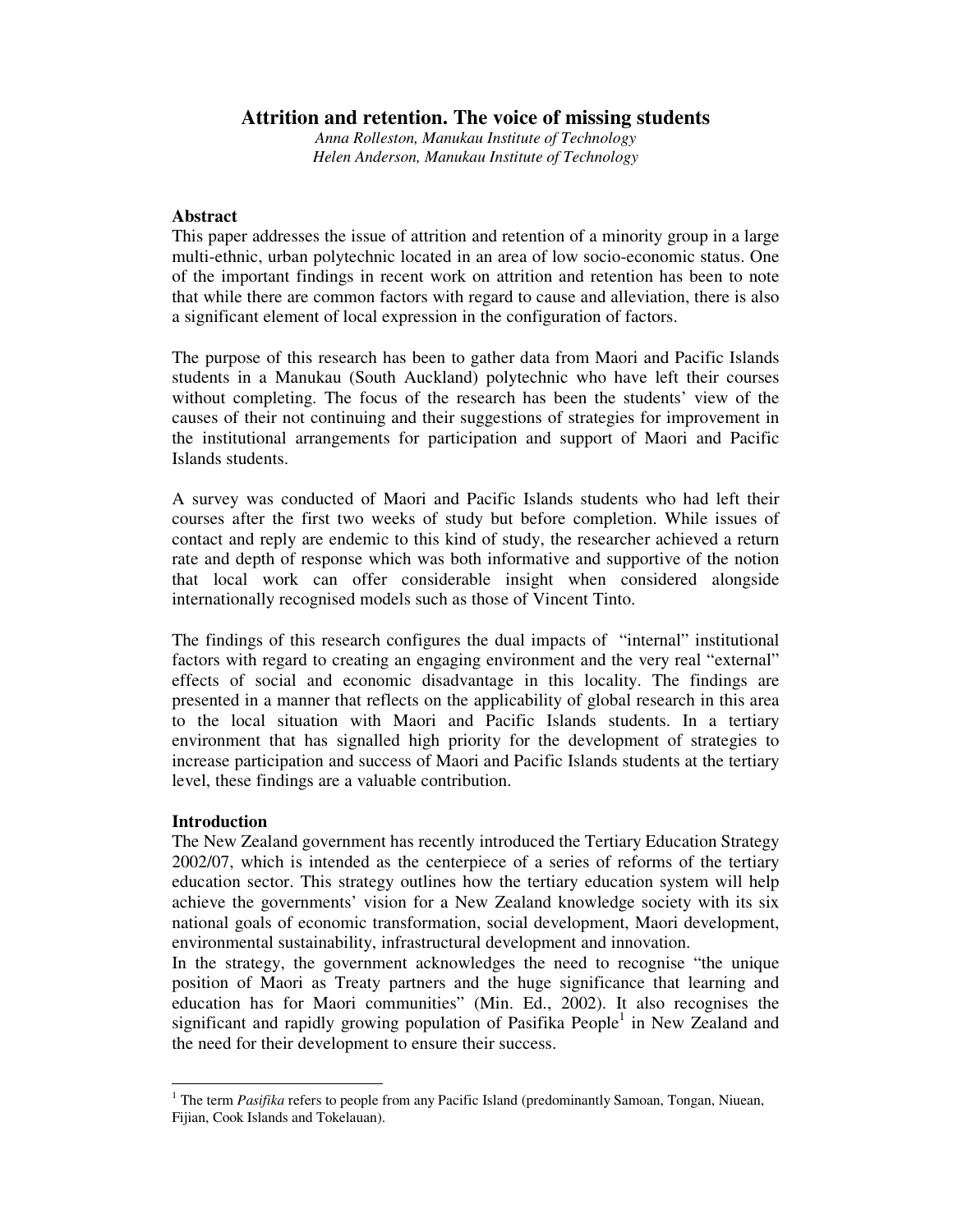Part of the strategy and the reforms that will follow are thus focused on improving the educational and success status of Maori and Pasifika Peoples. This means increasing the number of Maori and Pasifika Peoples students who participate in tertiary education. The 2003 Tertiary Education Participation Report (Scott, 2003) identified that Maori participation has grown steadily throughout the 1990's, with significant growth in 2002 from 19% to 22%. Pasifika enrolments increased also with participation rates rising from 14% to 15%. Maori students participated in higher numbers at private providers (5.6%), polytechnics (5.5%) and wananga (4.0%) than at universities where participation rates, overall, have fallen since 1994. This information points toward a favorable conclusion that Maori and Pasifika Peoples are participating more in tertiary education, compared to previous years. However, this information does not take into account the number of students who withdraw from tertiary programmes each year, and are included in the statistics despite the fact they did not complete the programme in which they were enrolled.

Tinto (2002) defines four major conditions within tertiary institutions that promote student retention.

- The first is an institutional commitment to increasing student retention, especially among minority groups.
- Secondly, academic and social support needs to be available as a number of students who enter into tertiary study without understanding, or preparation for the workload and the pressures that tertiary study places on their lives external to the institution.
- The third condition is involvement. The more a student is involved in institute life, both academically and socially, the more likely they are to remain a student and go on to graduate.
- Finally, the fourth condition that Tinto identifies that promotes retention is learning. The more valuable the learning experience for a student, the less likely they are to withdraw from programmes prematurely.

These conditions draw a clear picture that shows that a tertiary education institution must do more than simply pass on knowledge to its students.

Manukau Institute of Technology (MIT) is situated in Manukau City, the largest and most active multicultural city in New Zealand with a Pasifika Peoples population of 20% and a Maori population of 16%. MIT itself is thus a multicultural tertiary institution, with a wide range of ethnic backgrounds in both the student and staff populations. MIT, anecdotally, has noticed a large withdrawal rate from their programmes by Maori and Pasifika students after the 2 week, formal withdrawal period. Obtaining information about reasons for withdrawal outside of the formal period has become an important focus. This is made even more crucial by the fact that students who leave programmes after this time are ineligible for any fee refund.

MIT is focused on student-centered teaching. The 1996 MIT Charter states that the Institute is committed to being student focused, to valuing the cultural diversity that exists within its community and to providing a comprehensive range of programmes by level, subject and mode of delivery. For these reasons MIT has in place a number of academic, cultural and social support services for students aimed at optimal retention and success. In addition, social events are organized to help students interact with each other in a friendly, non-threatening environment and a diversity of teaching techniques is encouraged. Despite the range of services and support structures, it is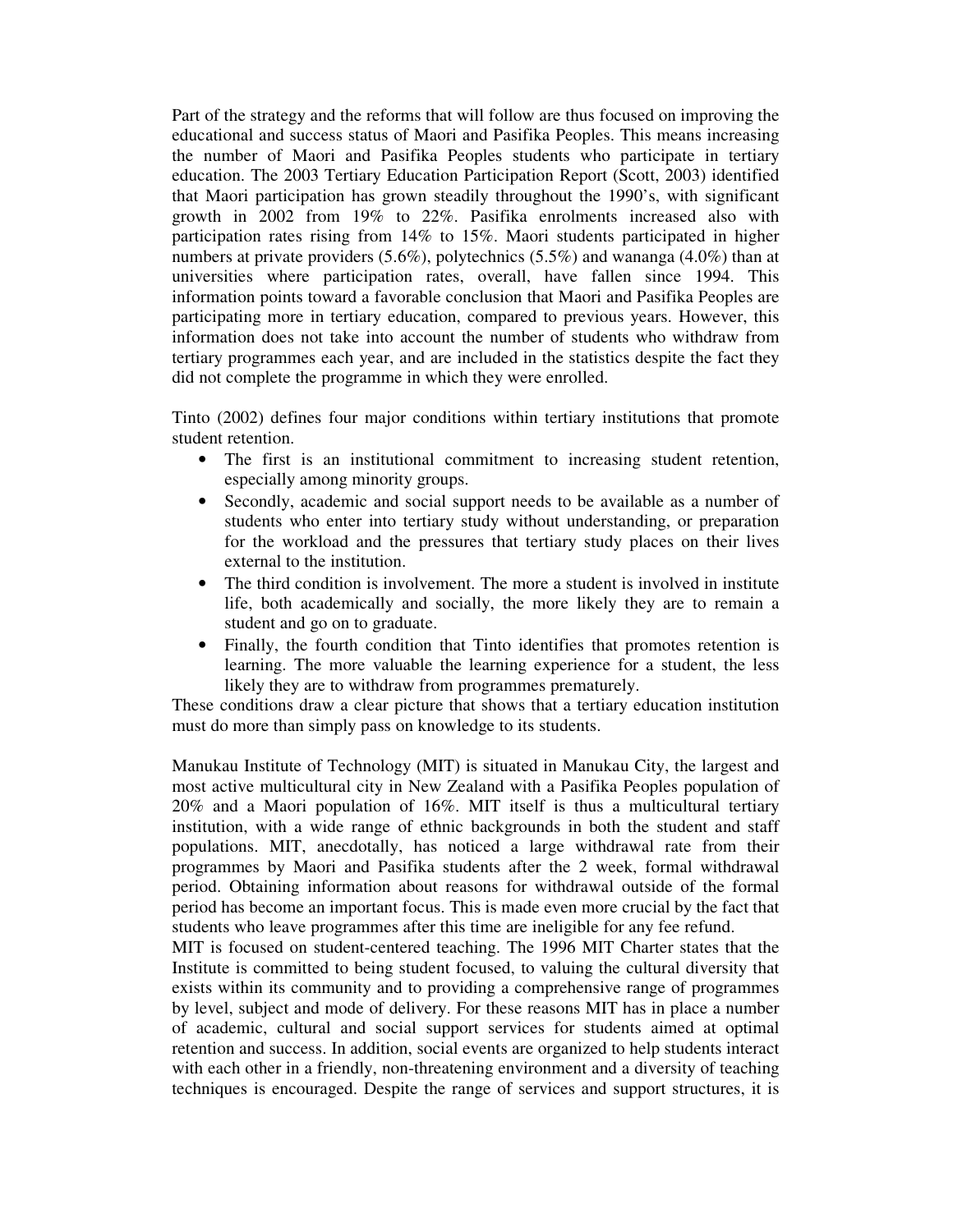still a belief that Maori and Pasifika students are withdrawing in substantial numbers from MIT programmes and that the reasons for this are largely unknown.

To investigate this a small-scale research project set out to establish reasons for Maori and Pasifika student withdrawal from programmes at Manukau Institute of Technology after the formal withdrawal period.

## **Research Method**

#### *Identification of Participants*

Programmes offered at Manukau Institute of Technology (MIT) were used in this study, but excluded all short courses and programmes run by the Maritime School as their function as a department is different to others within the institution.

Maori and Pasifika students enrolled in Semester one, 2003 were identified within each programme and listed by student number, name and ethnicity. These lists were then distributed to each department within the institute and programme leaders and lecturers were asked to identify which students had withdrawn or dropped out from each programme.

Student names were then collated, and a questionnaire was sent to each person. Two weeks after the posting of the questionnaires telephone, contact was made with each person in an effort to increase the respondent rate. Contact was made to ensure students had received the questionnaire, to answer any questions about it and to encourage its return. Staff at the MIT Information Centre who had been briefed on the project but who were not part of the research team performed outbound calling.

#### *Development of the Questionnaire*

Draft questionnaires were distributed to Maori and Pasifika representatives within MIT for critique. The questionnaire, in its final draft, was then tested in two focus groups with Maori and Pasifika students to ensure the language and content were appropriate.

#### *Consent and Confidentiality*

Completion and return of the survey was regarded as participant consent. The questionnaire carried no identifying information and was therefore returned directly to the research team.

#### *Data Analysis*

Qualitative analysis was performed by identifying themes in a hierarchical design Quantitative analysis using t-tests was completed for the quantitative data using Microsoft Excel.

#### **Findings and Discussion**

#### *Participants*

1931 students of either Maori or Pasifika origin were identified for the programmes within MIT that were included in the study. Of those students, 297 (15.4%) were identified as having stopped coming to classes and were sent questionnaires. A response rate of 9% was disappointing with 32 questionnaires returned of which only 27 were viable. In response to this poor return rate, a second round of postings was initiated with no further questionnaires returned.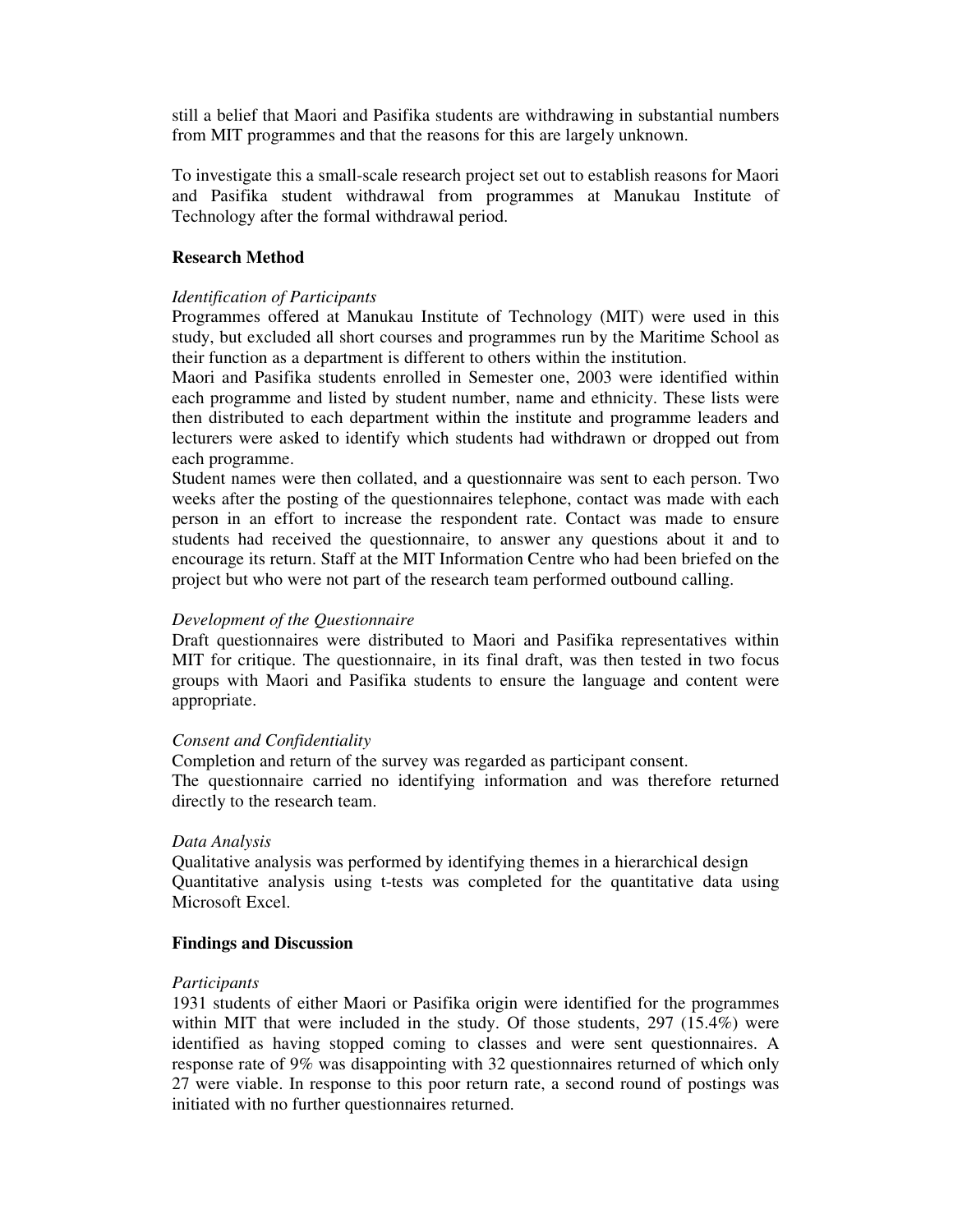The largest age group of Maori and Pasifika students who stopped attending classes was in the youngest age bracket of 17-20 years of age (See Figure 1) but there were no significant differences between the numbers of students in each age group.



**(Figure 1: Age of Maori and Pasifika students who departed from MIT programmes during semester 1, 2003)**

There was an even mix of male (44%) and female (48%) students in the sample. The majority of students had English as their first language (See Figure 2) indicating that having English as a second language is probably not a contributing a factor in decisions to stop attending classes.



**(Figure 2: English as first language for Maori and Pasifika students who departed from MIT programmes in semester1, 2003)**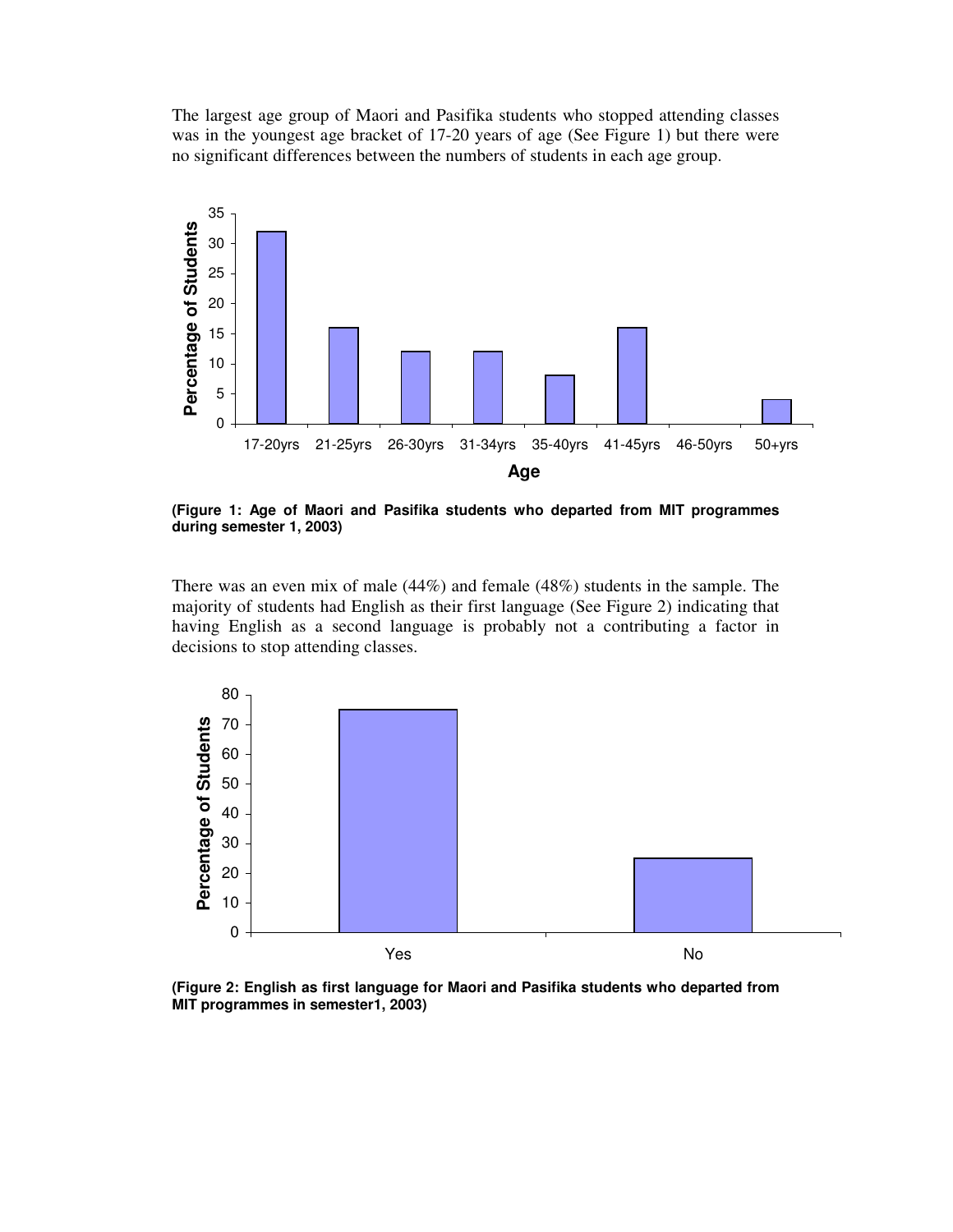There were significantly more students studying in full-time programmes at MIT (see Figure 3), who departed, than part-time programmes. This suggests that the full-time workload may be a substantial factor in departure decisions. Further research into the success of Maori and Pasifika students in part-time programmes compared to fulltime programmes is needed. This will then show if part-time programme options should be recommended in preference to full time programmes to Maori and Pasifika students who reveal reservations about the workload, time commitments and other issues that may lead to early departure.



**(Figure 3: Full-time versus part-time study status of Maori and Pasifika students who departed from MIT during semester 1, 2003) \* Significantly different from part-time (p<0.05)**

There were no clear differences in the time of departure by students from programmes at MIT (see Table 2).

| <b>Week of Semester</b> | Students who departed $(\% )$ |
|-------------------------|-------------------------------|
|                         |                               |
| $-10$                   |                               |
| $11 - 14$               | 18.:                          |
| $15 - 18$               |                               |

**(Table 2: Table showing number of Maori and Pasifika students who departed from MIT programmes during semester 1, 2003)**

## *Qualitative Data*

Two primary themes were identified to explain reasons why Maori and Pasifika students stopped attending classes. Those themes were related to a) internal, institutional factors, that is, issues pertaining to timetabling, teaching quality, support networks and general organization of the institution, and b) external, personal factors such as financial difficulties, childcare problems and lack of transport. Secondary themes and one tertiary theme were also identified.

Linked to the internal, institutional theme were the secondary negative, positive and peer related factors. Students commented on the negative factors about the institution that influenced their decision to depart as well as peer group difficulties that made them feel alienated and eventually led to their departure. Interestingly, some students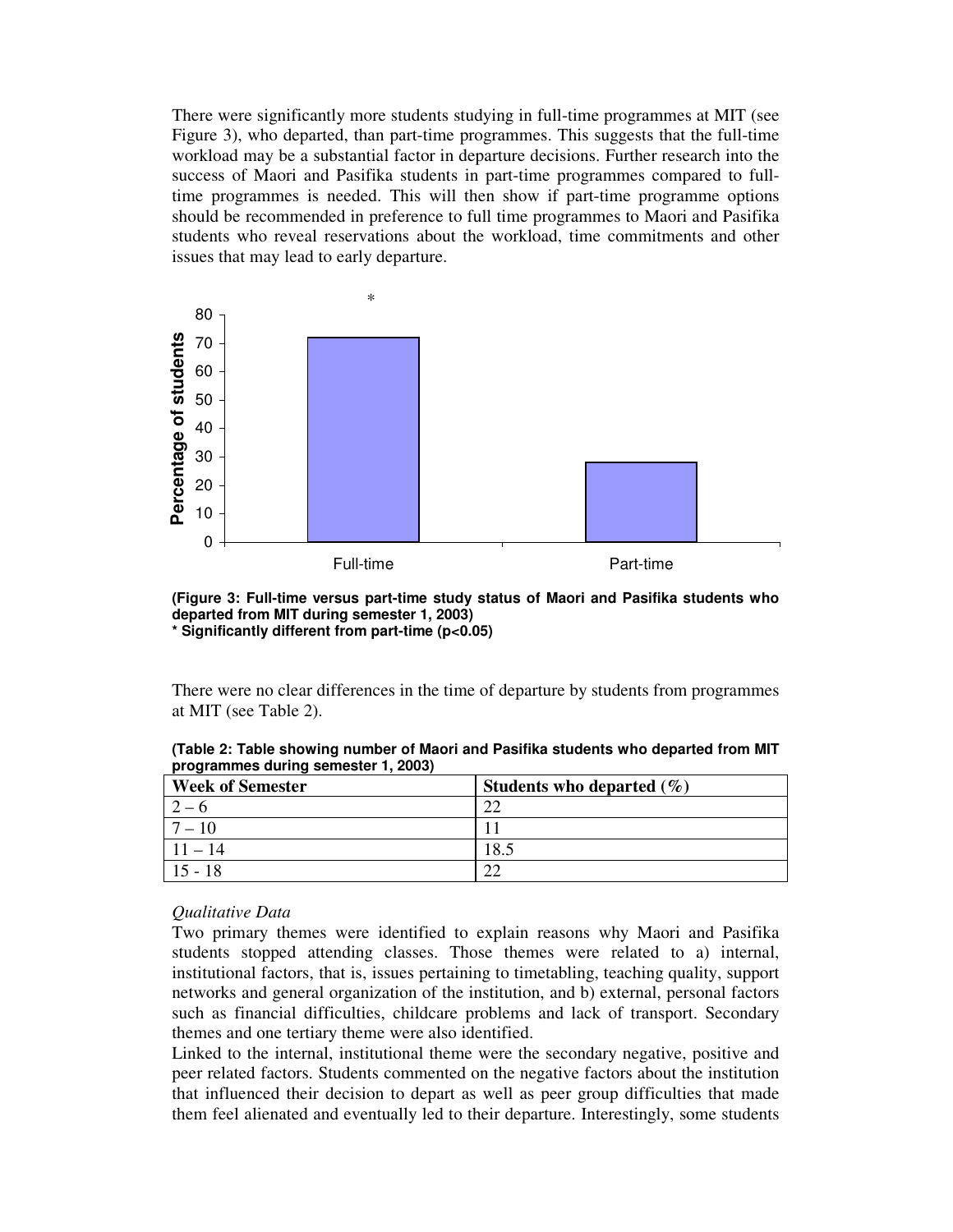made both positive and negative comments about the institution, bringing about the tertiary theme that indicated contradictory factors that influenced departure.

Linked to the external, personal theme were three secondary themes: 1) negative personal factors, 2) positive personal factors, and 3) movement out of the local area forcing students to transfer to a closer institution. (Table 3)

| <b>Primary Themes</b>            | <b>Secondary Themes</b> | <b>Tertiary Themes</b>           |
|----------------------------------|-------------------------|----------------------------------|
| Internal (Institutional) Factors |                         |                                  |
|                                  | <b>Negative Factors</b> |                                  |
|                                  | <b>Positive Factors</b> |                                  |
|                                  |                         | positive<br>Contradictory<br>and |
|                                  |                         | negative factors                 |
|                                  | Peer Related Factors    |                                  |
| External (Personal) Factors      |                         |                                  |
|                                  | <b>Positive Factors</b> |                                  |
|                                  | <b>Negative Factors</b> |                                  |
|                                  | Moved out of Area       |                                  |

**(Table 3: Quantitative Analysis Themes Identified)**

Internal, institutional factors were indicated by 66% of students as reasons for cessation of attendance. This finding was similar for students who identified external, personal factors as reasons for attendance cessation  $(62\%)$ , with  $11\%$  stating both internal and external reasons. The secondary themes that arose from the internal factors were related to negative institutional behaviour towards Maori and Pasifika students and issues relating to the student peer group.

Negative institutional behavior was identified by 72% of students, who indicated internal factors, as a reason for departure. Comments such as 'Islander students don't get as much help from tutors' was common alongside general comments about the lack of support for Maori and Pasifika students from staff and the institution as a whole. Despite this, 61% of students did make some form of positive comment about their time spent at MIT, and 33% actually made both positive and negative comments at various points in the questionnaire, and this contradictory factor was included as a tertiary theme.

Peer group problems also arose as an area where Maori and Pasifika students found problems while studying. A small proportion of students (27%) noted that negative peer group factors influenced their decision to leave MIT. Comments such as 'Other class members gave me a hard time' and '…need activities available to help everyone get along' were made.

As mentioned previously, 62% of students indicated external, personal factors that influenced their decision to stop attending classes. Two students departed for positive reasons in that they gained employment in a job that they were seeking. The remaining students however, had a variety of personal issues that halted their study, ranging from transport difficulties, childcare problems to financial constraints and medical conditions.

Three students moved out of the MIT area and therefore transferred their studies to an institution closer to their homes.

# *Quantitative Data*

Students were asked to select their two main reasons for departure from a fixed list. Reasons were categorised into either internal, institutional reasons (such things as 'did not like tutors', 'did not enjoy programme' and 'felt left out during classes') or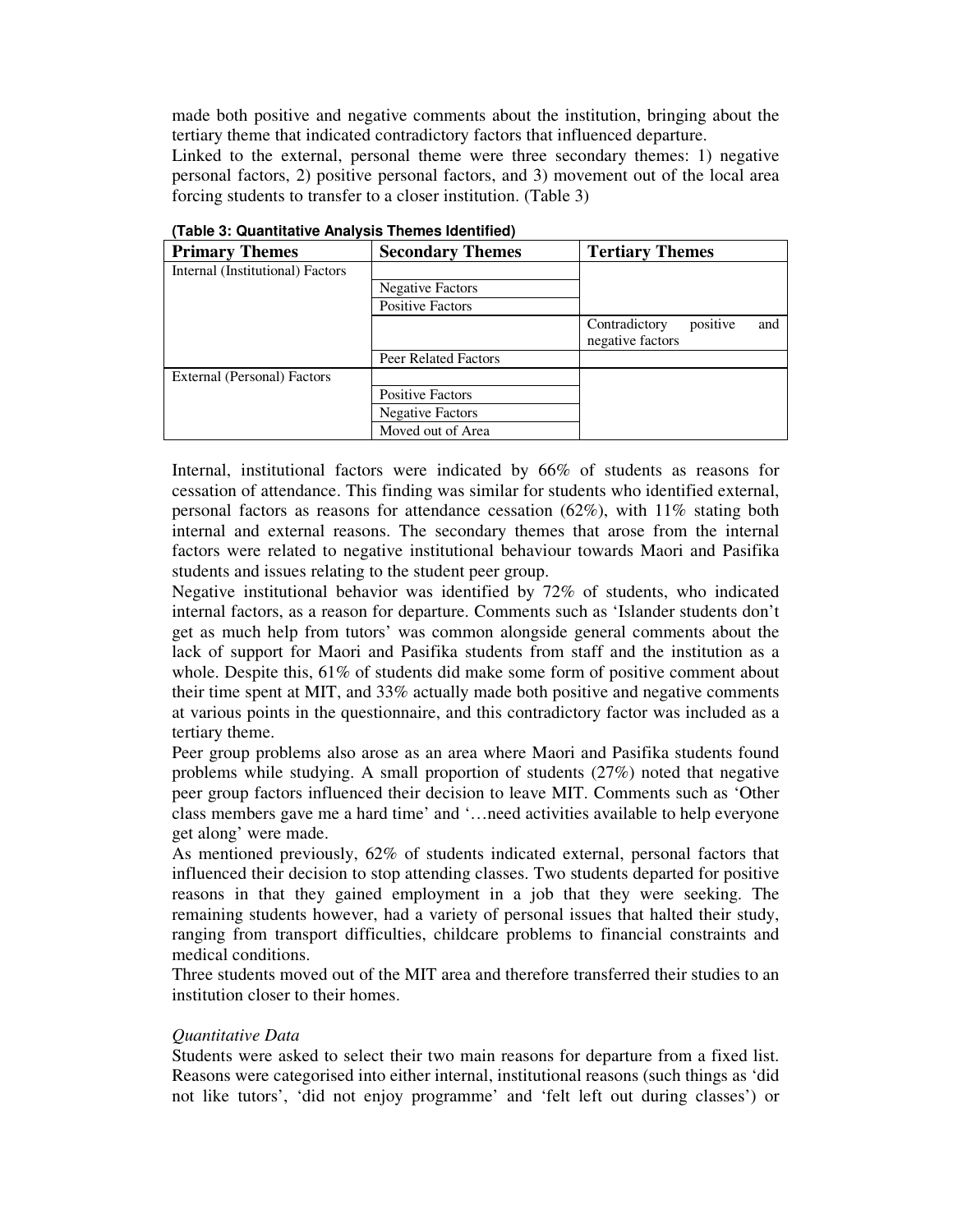external, personal reasons (such as 'childcare problems', 'financial difficulties' and 'illness'). There were significantly more external reasons identified for departing courses early, compared to internal reasons (p<0.05) (See Figure 4).

This finding is interesting when compared to the findings found within the qualitative data where there were relatively equal numbers of internal and external factors acknowledged.



**(Figure 4: Maori and Pasifika student reasons for deciding to stop attending classes at MIT during semester 1, 2003) \* Significantly different from internal factors (p < 0.05)**

Institutions often see external factors that cause early withdrawal by students from programmes as factors that cannot be controlled. Tinto's model (Tinto, 1975), on the surface, seems to support this notion. There is no mention of institutional responsibility for external factors, in an effort to aid retention. However, despite the fact that the model does not emphasise external factors, Tinto does acknowledge their importance and an institutes' accountability with respect to such factors. Additionally other researchers have found that Tinto's Student Integration Model is useful when exploring some external factors (Braxton, 1988; Nora, 1987). This means that all institutions have a responsibility to their students to advise and support them through issues that affect their lives outside of study. A student who has few personal pressures is probably a student who has a greater chance at success and this factor may convey to their institution, ensuring higher retention.

The need for support structures for academic, social as well as personal aspects of tertiary life was identified. Academic support mechanisms indicated by students as being necessary included 'more one-on-one time with tutors' and 'help with English writing and speaking skills' while social support proposals included 'more social activities on campus' and 'access to Maori / Pasifika support networks within MIT'. There were no significant differences between the numbers of students who identified social versus academic support structures as the most important, suggesting that they are equally important. Some students did identify the need for support with issues that were personal in nature such as 'financial assistance' and 'access to counseling services'. However, again there were no significant differences between the number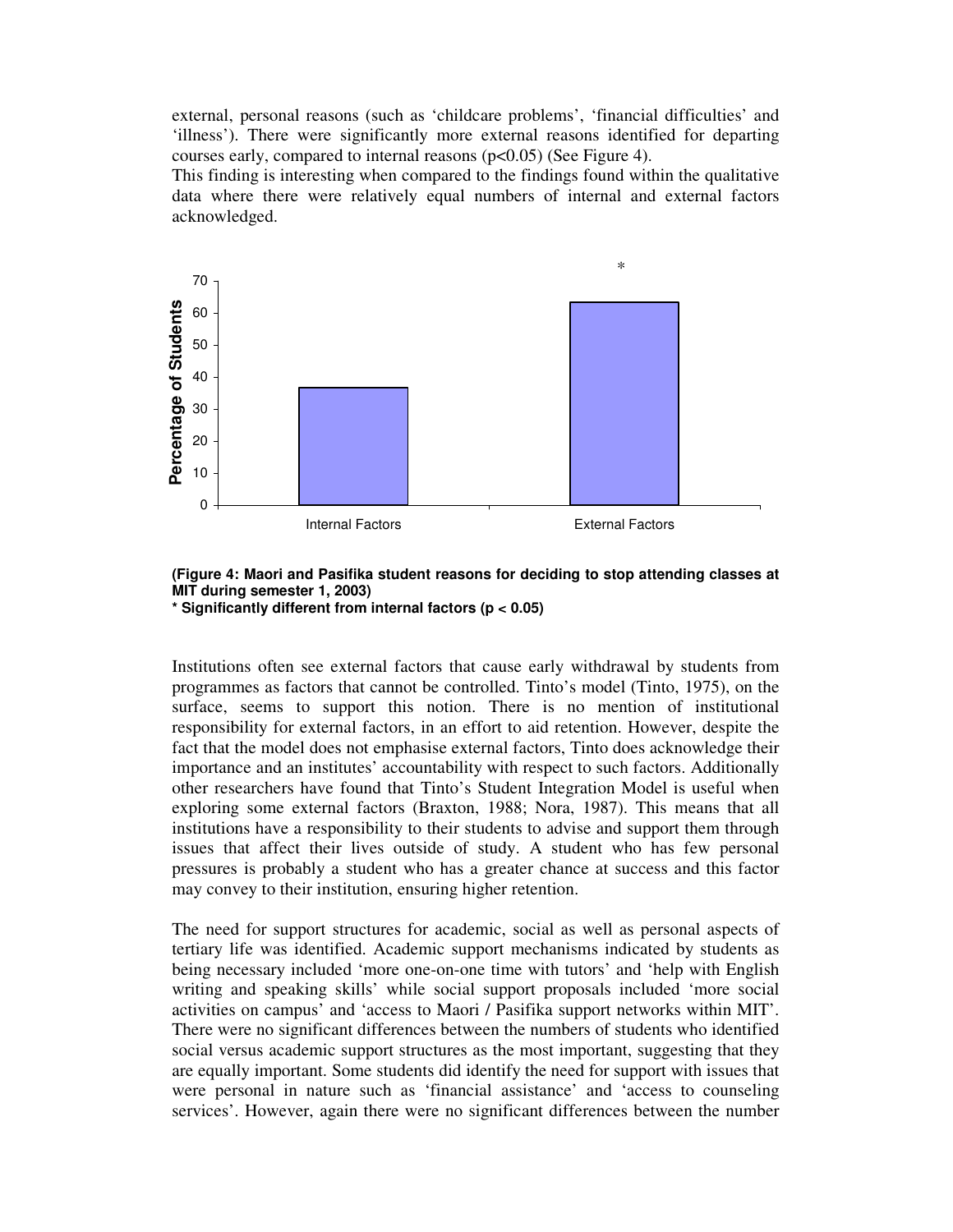of students who thought this factor was most important compared to the academic and social (See figure 5).

MIT, at the time of this study, already had in place a number of academic and social support structures that were perceived to be lacking by Maori and Pasifika students in this research. It is perhaps then an issue of advertising these support networks in the most appropriate places and in a culturally acceptable manner that needs to be addressed. However, it is acknowledged that the support networks may not function effectively, despite their availability, and thus investigation of their processes may also be needed to aid Maori and Pasifika success within MIT.



**(Figure 5: Areas where MIT can provide support for Maori and Pasifika students to ensure they can achieve their educational goals)**

## *Response Rate*

This study is limited by its response rate. Mail-out questionnaires are notorious for their low return rate and other methods of collecting this type of information are needed. Additionally, the student group targeted in this study may have harbored feelings of ill ease toward the institution either because of the perceived negative conduct, or due to embarrassment for not completing their course. Both these reasons may have meant they ignored the questionnaire entirely. It may have been more appropriate to use focus groups facilitated by a member of the Maori and/or Pasifika staff at MIT to encourage feedback in a safe environment

## **Conclusion**

The purpose of this study was to determine reasons that explained why Maori and Pasifika students departed from courses at MIT before completion of that course. Conclusions should be viewed with caution due to a low response rate and sample size.

Students who departed early could not be distinguished by age, gender, or having English as a second language but they were more likely to be full-time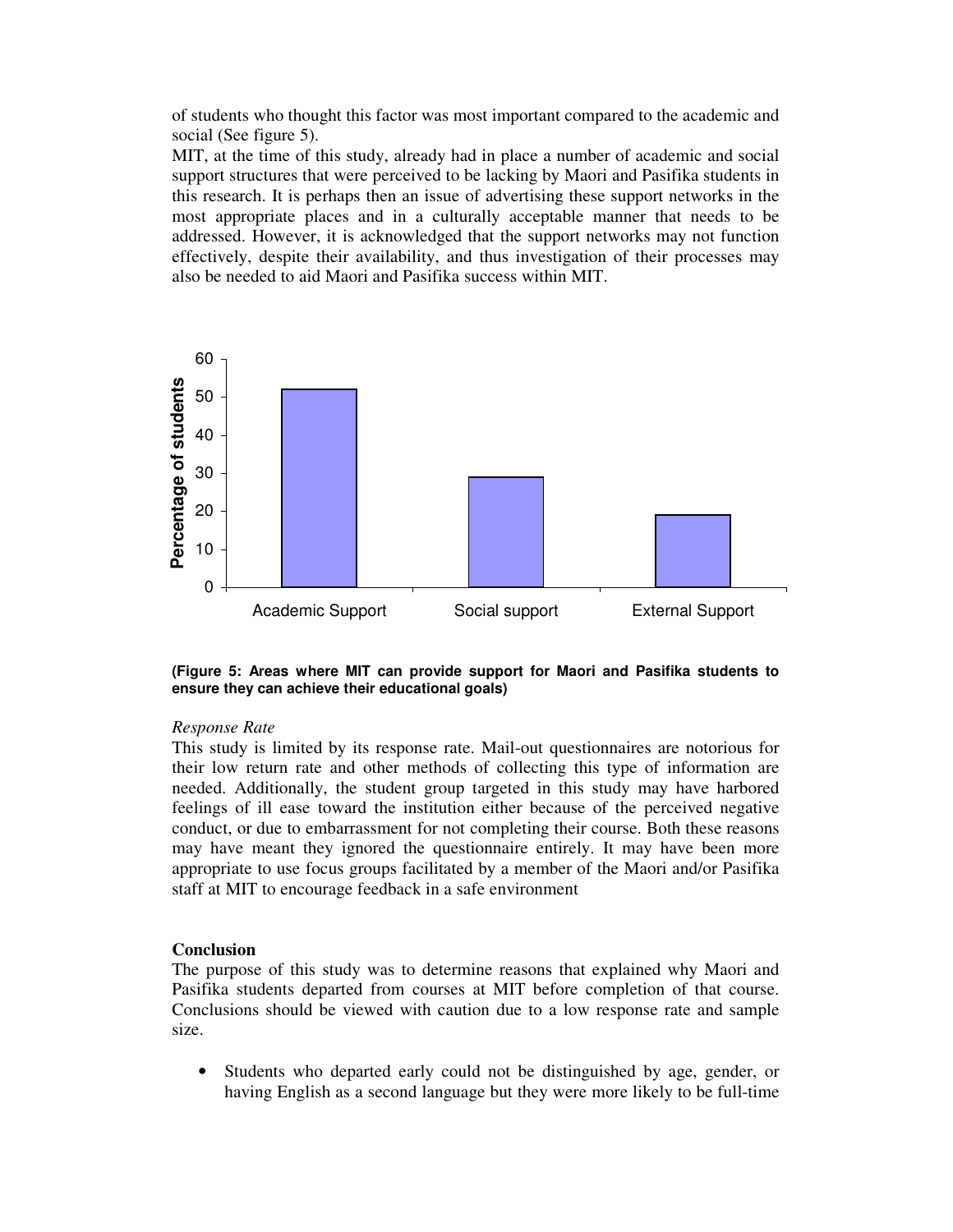students. Further research into the success of Maori and Pasifika students in part-time compared to fulltime programmes at MIT is thus recommended.

- Reasons for departure were associated with both internal, institutional behaviours as well as external, personal causes. The external causes proved to be significantly more provoking in decisions to leave and included factors such as illness (students' own or a family members), financial struggle, transport difficulties and childcare problems. Internal factors that provoked leaving were also identified (e.g. 'felt left out during class' and 'did not like tutor') but these reasons seemed to be less important.
- Students identified some positive aspects about MIT as a tertiary institution despite linking negative institutional behaviour with their decision to depart. This contradictory position, which was identified as a theme in this study, deserves further exploration to explain its significance or lack thereof.
- The need for support networks in academic, social and personal areas was also acknowledged. MIT has in place a number of support networks for students that perhaps need to be advertised better. In addition some departments have set up their own specific Maori and Pasifika support groups to aid students within that department but this trend needs to be encouraged across all teaching departments to ensure all Maori and Pasifika students have a point of contact in times of need.